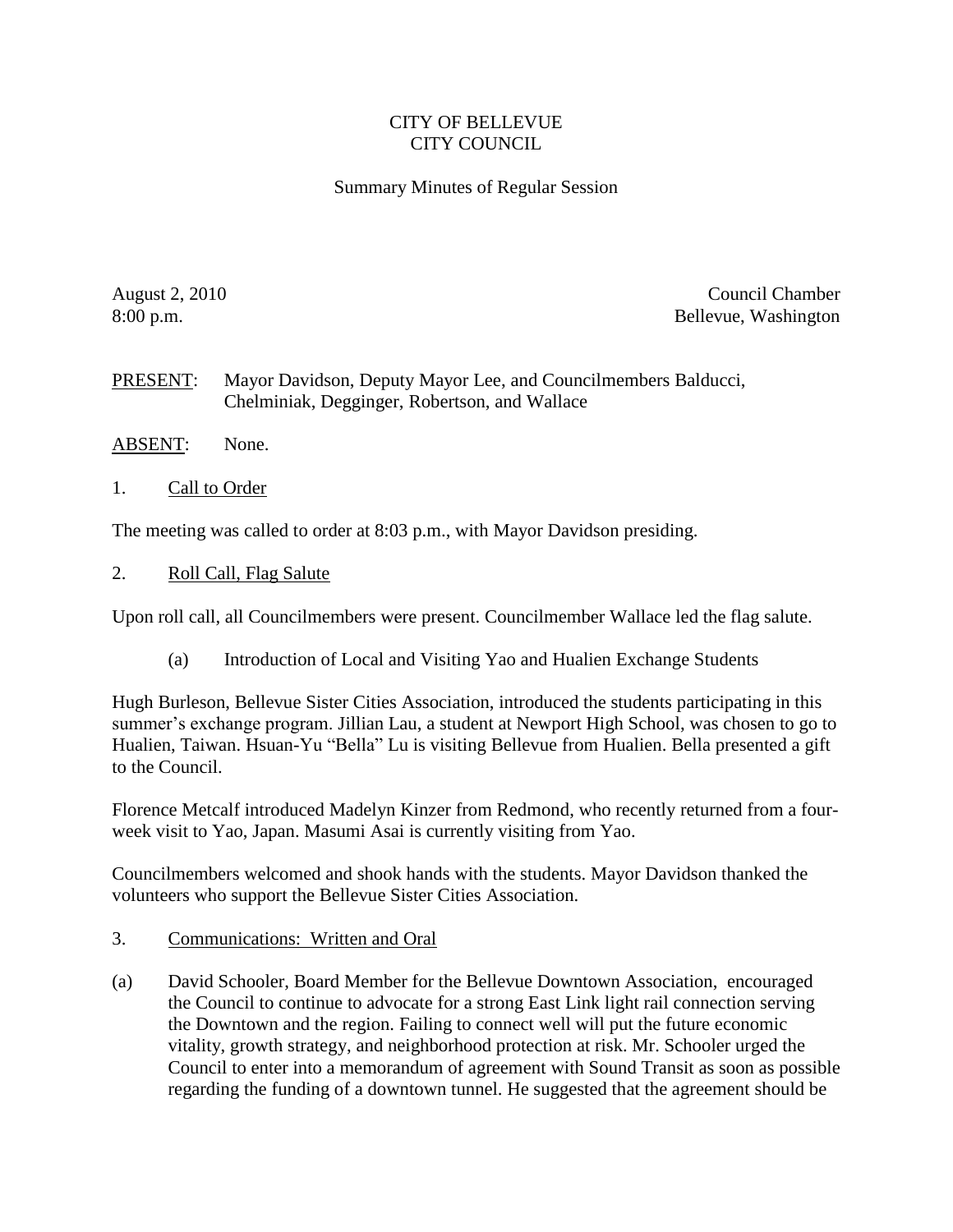completed before Sound Transit's final alignment decision is reached. The Sound Transit Board has been clear that if negotiations over the tunnel fail, the agency will choose an at-grade option for the Downtown.

- 4. Reports of Community Council, Boards and Commissions: None.
- 5. Report of the City Manager
	- (a) Bellevue awarded VISION 2040, Governor's Smart Communities, and APA Washington/Planning Association of Washington Awards

City Manager Steve Sarkozy asked staff to provide a report on three awards recently received by Bellevue related to the Bel-Red Corridor Plan.

Planning Director Dan Stroh described the three awards: 1) Puget Sound Regional Council's (PSRC) Vision 2040 award; 2) Governor's Smart Communities award, and 3) a joint award from the American Planning Association-Washington and the Planning Association of Washington for physical plans related to the Bel-Red corridor.

Mayor Davidson thanked staff and the community for their work and said it is a great honor to receive the awards.

Mr. Stroh noted the involvement of the Citizen Advisory Committee and their contributions to the Bel-Red planning effort.

(b) Management Brief on 2010 Comprehensive Plan Amendment (CPA) Annual Work Program

City Manager Sarkozy introduced staff's briefing on the 2010 Comprehensive Plan Amendment (CPA) work program.

Planning Director Dan Stroh reported that there are no privately initiated Comprehensive Plan amendments to bring before the Council this year. He referred the Council to page 5-4 of the meeting packet for a list of publicly initiated, transportation-related CPA proposals. Mr. Stroh requested Council direction to proceed with the CPA work program as proposed by staff.

- $\rightarrow$  Deputy Mayor Lee moved to direct staff to proceed with the proposed 2010 Annual Comprehensive Plan Amendment (CPA) work program as described on page 5-4 of the meeting packet. Councilmember Robertson seconded the motion.
- $\rightarrow$  The motion carried by a vote of 7-0.
- 6. Council Business and New Initiatives

As a new initiative, Councilmember Balducci observed that it is time to direct staff to move forward with planning for negotiations with Sound Transit regarding light rail tunnel funding,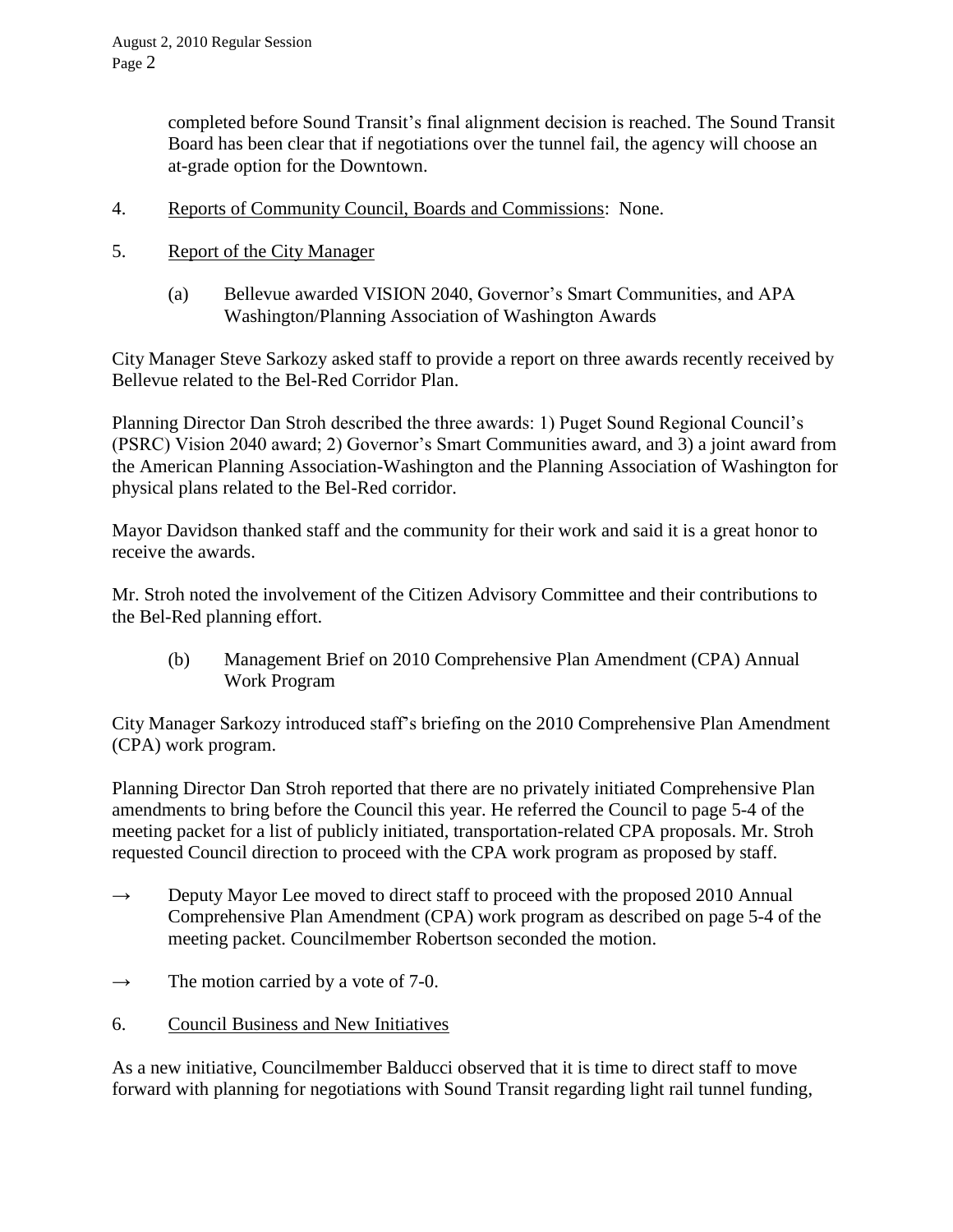August 2, 2010 Regular Session Page 3

including setting a schedule for this effort.

Mayor Davidson stated that he discussed the topic with the City Manager earlier in the day.

Councilmember Chelminiak said that he would be dismayed if these efforts are not already moving forward. He stated that funding the downtown tunnel is one of the most important issues for the City at this time. He would like to see regular reports from staff on discussions with Sound Transit. He noted that Sound Transit is due to make final decisions on alignments starting early next year. Sound Transit's decisions will be based in part on how well the negotiations are resolved.

Councilmember Degginger said he is surprised as well to hear that perhaps staff has not moved forward with planning for negotiations.

Mayor Davidson noted a Council consensus to move forward with scheduling and planning for negotiations with Sound Transit.

City Manager Sarkozy indicated that the Council has provided sufficient direction. He noted that planning has never stopped, and that negotiations are considered to be part of the budget discussions and staff's ongoing work plan.

Moving on, Councilmember Balducci reported that she attended a meeting of the Chamber of Commerce's budget committee, which is concerned about the business climate, transportation, and public safety. She commended the tremendous emergency/public safety response to the recent bus crash involving the Boys and Girls Club, noting that she happened to be at the scene immediately after it happened.

Councilmember Wallace stated that the tunnel funding agreement with Sound Transit needs to be grounded in fiscal reality. He wants to see clearly where the \$150 million contribution by Bellevue will come from, including some or all of the potential sources identified in the term sheet.

Councilmember Degginger attended meetings of the Cascade Water Alliance and King County Transit Task Force.

Councilmember Chelminiak attended a meeting of the Puget Sound Economic Development District, which has hired Chris Andreason as the new director, and a meeting of the Regional Committee to End Homelessness.

Councilmember Chelminiak said he would like to see a roadmap to funding a tunnel from the City Manager.

Councilmember Robertson said the Council has unanimously supported a tunnel in Bellevue and is opposed to the at-grade alternative. She would like to have a Study Session discussion in September about identifying a potential backup plan to the tunnel option, which could involve an elevated option such as C14E.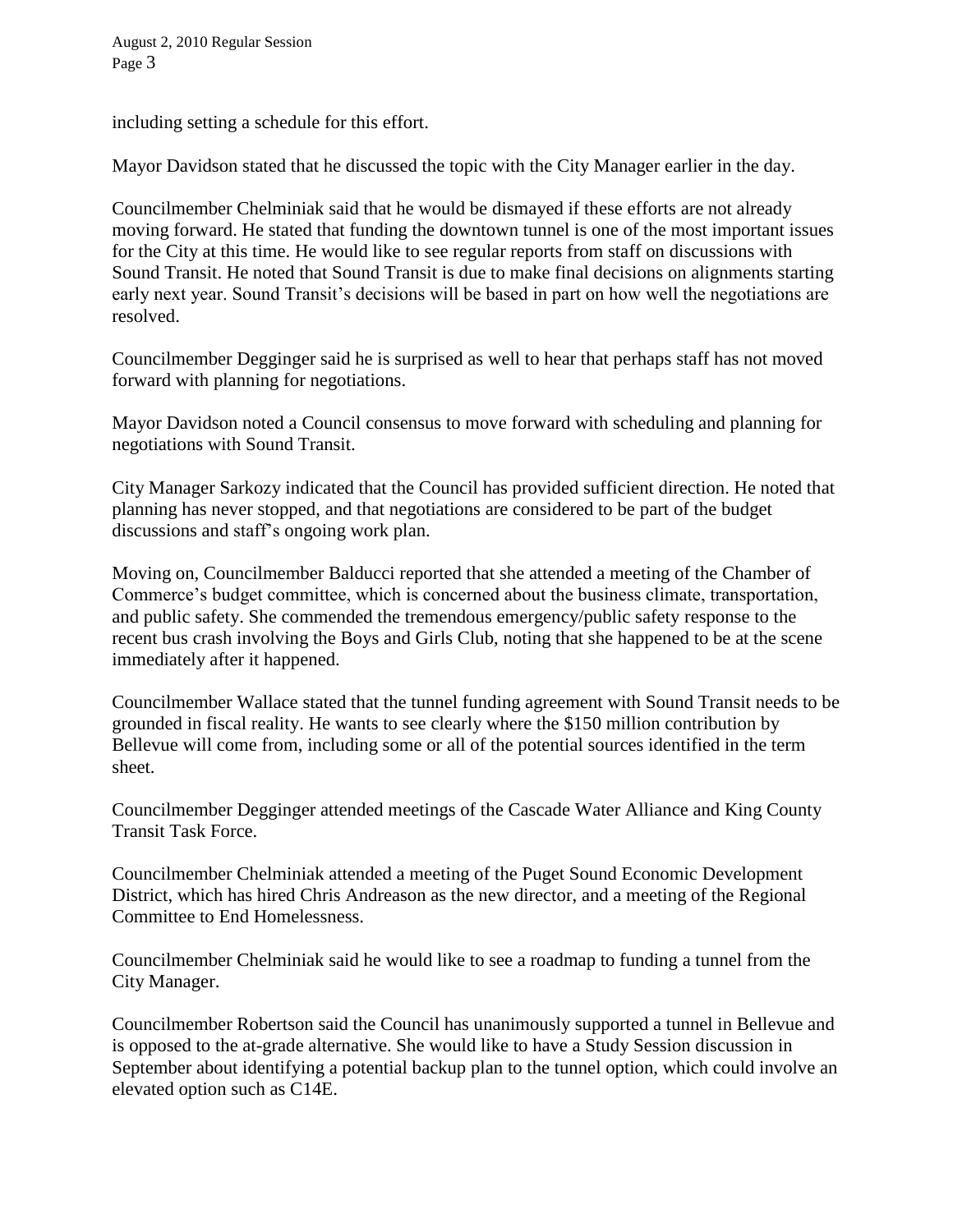Ms. Robertson noted that Bellevue has worked with consultants to conduct further study of the Segment B alternatives and the South Bellevue Park and Ride. She suggested forwarding the reports to Sound Transit, if that has not already been done. She feels it is important that Bellevue have Sound Transit put the A2 station (related to B7 option) and NE  $2<sup>nd</sup>$  Street tunnel portal into the Supplemental DEIS process. Ms. Robertson asked staff how Bellevue can accomplish ensuring that these items are studied in the Supplemental DEIS.

Mr. Sarkozy observed that he feels it would be difficult at this point to offer any new alternatives for consideration by Sound Transit. He noted that a considerable amount of work has been done on design options by Sound Transit.

Councilmember Balducci added that Sound Transit is attempting to schedule a presentation for the next Sound Transit Board capital committee meeting of the Bellevue studies, with an emphasis on whether there are issues and information in the studies that should be covered in either the Supplemental DEIS or the Final EIS. Staff and the consultants have been invited to present during the meeting. Councilmembers Balducci and Robertson said they both hope that Bellevue staff will be present at the meeting.

Councilmember Chelminiak asked Councilmember Balducci to take a question to the meeting with regard to the B2M option and the Supplemental DEIS. If Sound Transit chooses the west side alignment along  $112<sup>th</sup>$  Avenue SE and the condominiums are removed, this will have a general effect on noise for the single-family homes behind the condominiums. Mr. Chelminiak would like this to be addressed in the SDEIS. In addition, he would like the SDEIS to address the issue of the light rail system bells.

Councilmember Wallace followed up on the City Manager's response to Councilmember Robertson, noting that her request for further study is not a radical change from Sound Transit's study of alignments that exists today. He clarified that the request is to take a look at the new station designed by KPFF (A2) and to determine whether it provides equivalent ridership to the South Bellevue Park and Ride and its actual costs. The idea is essentially replacing the Greenbaum station with new A2 station. Mr. Wallace suggested that this meets Sound Transit's objectives, while at same time allowing Bellevue to protect its neighborhoods by putting the light rail track next to the freeway. The connection for that, according to the City's preferred alternative, is the  $2<sup>nd</sup>$  Street portal to C9T, which connects well from the B7 alignment. This is also similar to Sound Transit's preferred C8E option. Given the new information provided by the City's consultants, Mr. Wallace feels it is prudent that Sound Transit address these issues in the SDEIS, or that the City hire its own consultants to study and produce its own EIS.

Responding to Councilmember Degginger, Mr. Wallace confirmed that A2 is the option on the west side of Bellevue Way that takes out 13 homes.

Councilmember Degginger observed that perhaps the affected Enatai homeowners and their neighbors might not consider this option as protective of neighborhoods.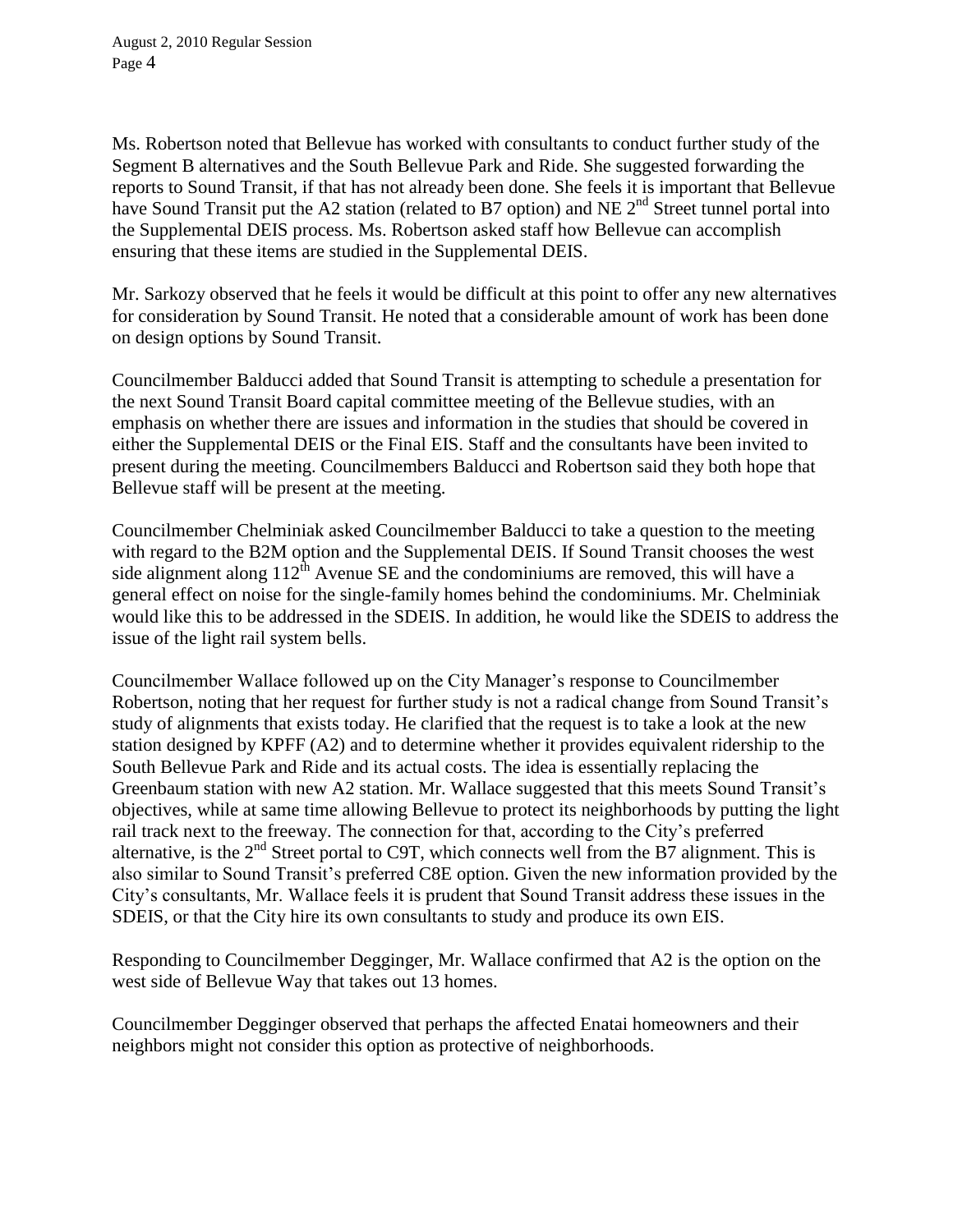August 2, 2010 Regular Session Page 5

Deputy Mayor Lee concurred with Councilmember Robertson's request, noting that it is important for Bellevue staff to present to the capital committee and to raise questions with the Sound Transit Board.

Deputy Mayor Lee reported that he attended meetings of the Eastgate/I-90 Economic Development Forum and the Port of Seattle, with the latter including a waterfront tour. He attended the Bellevue Arts Fair and a workshop on new opportunities in Indonesia.

Mayor Davidson had no report.

Councilmember Balducci called a point of order regarding Councilmember Robertson's request for a future discussion about the C14E option. Ms. Balducci suggested that the Council talk about whether it wants to consider this option in a future Study Session.

Councilmember Robertson restated that her two initiatives are to have a Study Session in September and to add the  $A2/B7/NE$   $2<sup>nd</sup>$  Street portal alignment to the SDEIS. She feels it would be important to discuss the C14E, which was identified in a previous letter as a potential backup to the tunnel option and to avoid an at-grade option.

Deputy Mayor Lee stated his support of Ms. Robertson's request.

Councilmember Balducci said she has no problem with the request regarding further study in the SDEIS. She believes that the NE 2<sup>nd</sup> Street turn is already in the SDEIS. She will convey the Council's request for the study of the A2 station, assuming that at least four Councilmembers support it. However, she does not believe it can be characterized as a minor tweak to the alternatives under consideration.

With regard to the C14E, Ms. Balducci noted that the City is at a sensitive point in negotiations surrounding the tunnel, and it is important to move forward with strong united support for the tunnel. She cautioned that any discussion about a backup option will indicate something less than a full commitment to the tunnel. The Council could address the C14E as an option in the future if tunnel funding is not achieved. Ms. Balducci urged the Council to maintain its focus on obtaining funding and support for the downtown tunnel.

Councilmember Degginger concurred with Councilmember Balducci, noting the need to remain consistent in the Council's unanimous support for a tunnel. He agreed that the A2 station option is not a small adjustment to the B7 alignment, at least certainly not to those who live in that neighborhood. If the Council is going to continue to discuss the option, Mr. Degginger feels that the City should conduct public outreach to the affected neighborhoods.

Councilmember Chelminiak noted that the Council recently voted 4-3 to remove a reference to the C14E as a backup option in a letter to Sound Transit. He questioned whether there is a parliamentary rule about when this policy item could be reconsidered.

Myrna Basich, City Clerk, responded that Council rules reflect a time limitation of six months, unless there is some showing of a substantial change in circumstances.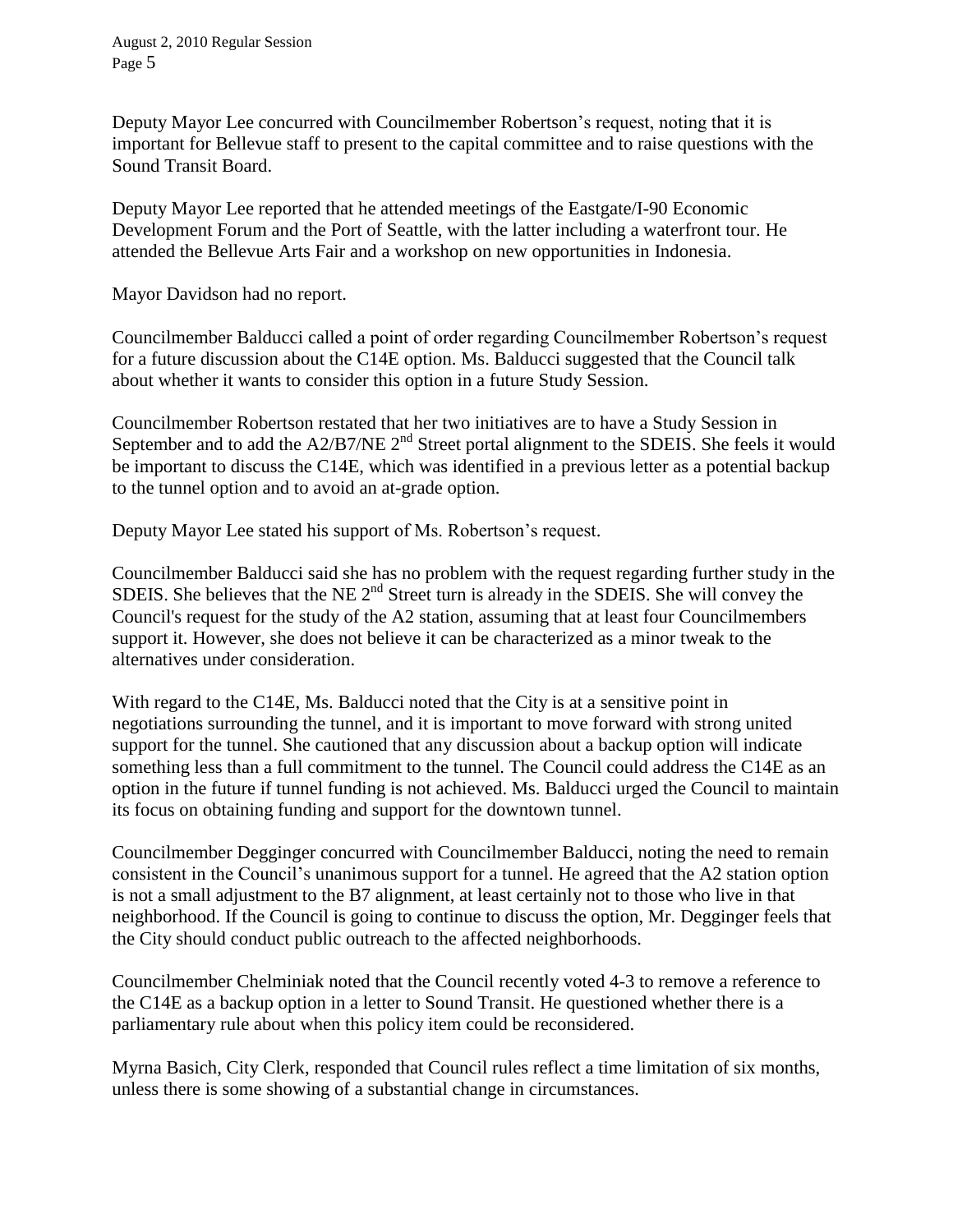With regard to the A2 station option, Councilmember Chelminiak said this option is not limited to the B7 alignment, but could be done with an alignment along Bellevue Way. He agreed with Mr. Degginger that public outreach would be appropriate if the Council is to consider the option. He agrees that it is time to focus on the tunnel and to stop raising other new alternatives.

Councilmember Robertson acknowledged that the C14E could be considered later, after the SDEIS. She expressed concern that Sound Transit is not committed to a tunnel, and that their backup option of an at-grade alignment would be a disaster for the community.

Mayor Davidson summarized that the Council would like periodic updates from the City Manager on tunnel funding and negotiations.

Councilmember Wallace stated that as the father of the C14E option, he would like to see two things studied in the SDEIS: 1) Adding a Red Lion station to expand ridership, and 2) Working on parity between the design options. He opined that removing the reference to C14E from the recent letter was based on whether the timing was right to raise the issue, but was not a policy decision against the C14E.

Councilmember Chelminiak stated his understanding that the vote to remove the reference from the letter reflected a policy decision.

- 7. Approval of the Agenda
- $\rightarrow$  Deputy Mayor Lee moved to approve the agenda, and Councilmember Robertson seconded the motion.
- $\rightarrow$  The motion to approve the agenda carried by a vote of 7-0.
- 8. Consent Calendar
- $\rightarrow$  Deputy Mayor Lee moved to approve the Consent Calendar, amended to approve substitute Ordinance No. 5959 provided in the desk packet for Agenda Item 8(d), and to pull Agenda Item 8(f) for discussion. Councilmember Robertson seconded the motion.
- $\rightarrow$  The motion to approve the Consent Calendar, as amended, carried by a vote of 7-0, and the following items were approved:
	- (a) Ordinance No. 5957 repealing in its entirety, Ordinance No. 1842 Section 1, 1974, as amended codified as Bellevue City Code Chapters 8.04, 8.06, and 8.08 and enacting a new Bellevue City Code Chapters 8.04, 8.05, 8.06, 8.07, 8.08 and 8.09. This Ordinance implements the requirement of the Interlocal Agreement with King County for Animal Care and Control Services approved under Resolution No. 8110.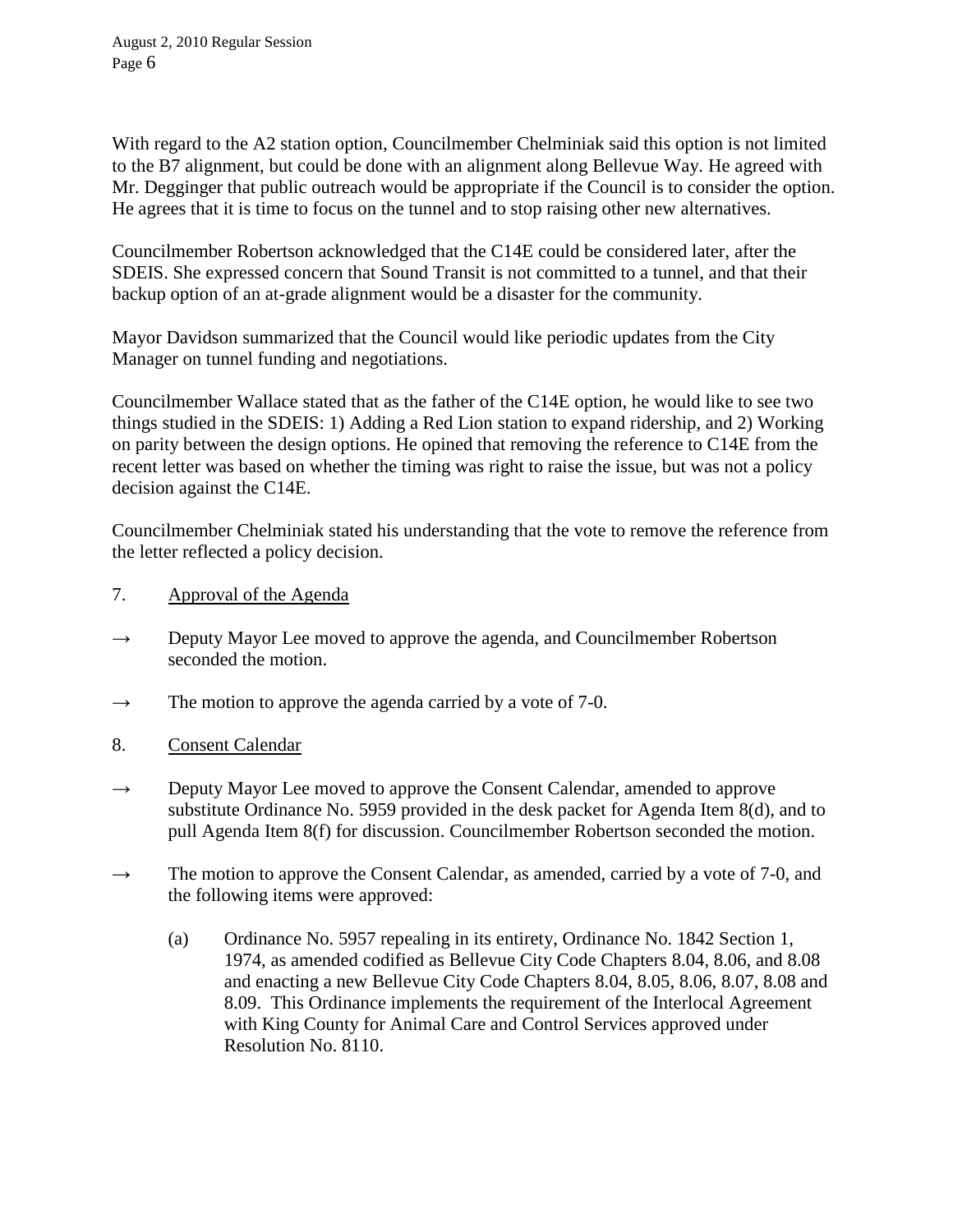- (b) Resolution No. 8126 authorizing execution of a purchasing agreement with Pierce Manufacturing, Inc., in an amount not to exceed \$2,861,113.50, to purchase five triple combination pumper trucks for Fire Department use.
- (c) Ordinance No. 5958 authorizing execution of a one-year grant agreement with the Washington State Department of Commerce to accept \$276,919 in grant funding for the Eastside Narcotics Task Force (ENTF); amending the 2009-2010 budget of the Operating, Grants, Donations and Special Reserve Fund in the amount of \$276,919; and authorizing expenditures of said grant funds.
- (d) Ordinance No. 5959 delegating authority to the City Manager or his designee to sign a mutual aid agreement whereby the City joins the Washington Water/Wastewater Agency Response Network, which allows for voluntary sharing of public utility resources in emergency or disaster situations*.[Approved substitute version of Ordinance provided in Council's desk packet.]*
- (e) Resolution No. 8127 authorizing execution of a Professional Services Agreement with HDR Engineering, in an amount not to exceed \$165,000, for engineering services for the Emerald Ridge Wastewater Pump Station Replacement Assistance during bidding and construction (CIP Plan No. S-16).
- (g) Motion to award Bid No. 10132 for PRV Replacement 2010, Phase 1, to West Coast Construction Co, Inc., in an amount not to exceed \$487,849.76, as lowest responsible and responsive bidder (CIP Plan No. W-67).
- (h) Motion to award Bid No. 10180 for West Lake Sammamish Parkway Culvert Repair, excluding Culvert No. 8, to Buno Construction, LLC, in an amount not to exceed \$427,159.50, as lowest responsible and responsive bidder (CIP Plan No. D-64).
- (i) Resolution No. 8129 ratifying the Emergency Declaration of the City Manager for construction of emergency public works to address repairs of a 24-inch storm culvert located at 3322 - 102nd Avenue NE.
- (j) Resolution No. 8130 authorizing execution of a contract supplement with INCA Engineering, Inc., in an amount not to exceed \$308,660, to prepare 30% engineering design for 120th Avenue NE, NE 8th Street to NE 12th Street project which is part of the Wilburton Connections projects and is funded through the 120th Avenue NE project, NE 8th Street to Northup Way (segment 2 and 3), (CIP Plan No. PW-R-164).

## Item for Discussion:

(f) Resolution No. 8128 authorizing execution of a Professional Services Agreement with CH2MHill, Inc., in an amount not to exceed \$850,000, for engineering services for the Coal Creek Parkway Culvert Replacement project (CIP Plan No.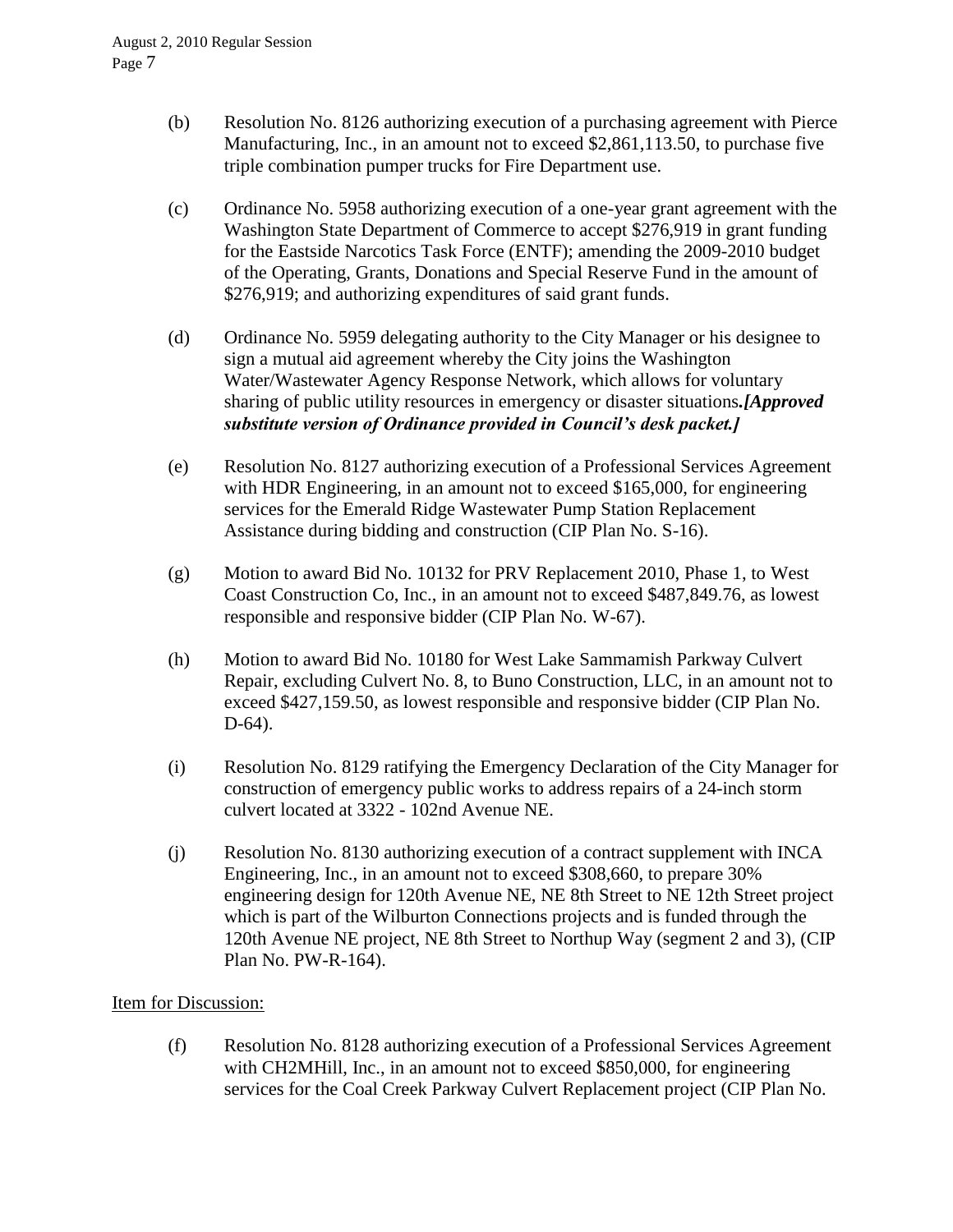## D-103).

Deputy Mayor Lee expressed concern about the dollar amount of the agreement proposed by Resolution No. 8128.

Mr. Sarkozy explained that Resolution No. 8128 represents the execution of a professional services agreement for the design and replacement of the 96-inch culvert that runs under Coal Creek. The design also addresses issues associated with the Olympic Pipeline near the creek and with permitting requirements.

Councilmember Degginger stated that one of his concerns was that the contract covered only preliminary design. However, staff has clarified that the agreement is for full design and construction documents.

Mr. Degginger supports the project. However, he is troubled by some of the terms of the agreement including the price escalator for engineering rates after the first year of the contract. He questioned whether this is appropriate, given the economic environment. He requested further scrutiny and a careful review of the contract terms prior to its execution.

Mr. Sarkozy said that staff compared costs within the consulting contractor pool, which reflected rate increases starting at 4 percent for 2011 and beyond. CH2M Hill's proposed escalator was 2.5 percent. He acknowledged that this is still a higher escalator than the City is seeing in its inflation index. Mr. Sarkozy suggested deferring this item to allow staff to further analyze the terms.

Responding to Deputy Mayor Lee, Mr. Sarkozy said the design period is 9 to 12 months. Construction of the project is already funded.

Deputy Mayor Lee noted information in the materials presented to the Council that the contract does not include additional environmental or design questions that may arise as the design element proceeds. He expressed concern about the accuracy of the \$6.5 million cost estimate for the project.

Mr. Sarkozy acknowledged the complexities of the project, which are outlined in the meeting packet materials.

Mayor Davidson noted agreement to delay a vote on Resolution No. 8128 until further information is available.

Councilmember Robertson observed that the budget does not appear to provide sufficient funding in the current year for the contract. Mr. Sarkozy said full budget details will be provided before Council action.

Councilmember Wallace said his thoughts and prayers are with the Mayor for his upcoming hip surgery.